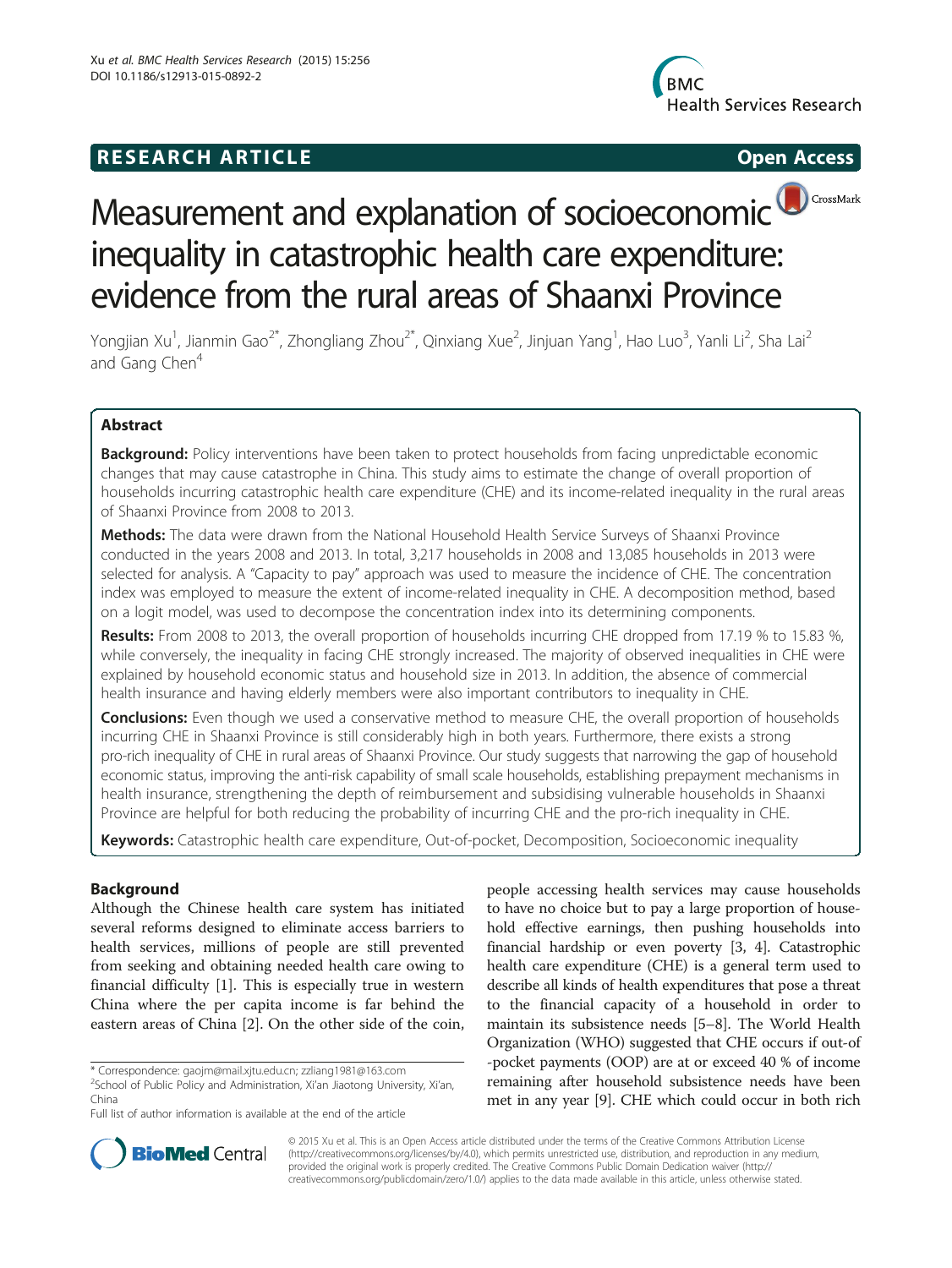and poor areas is not always a byword of large health care spending [[10](#page-9-0)]. Lacking social support, even a small amount of health spending may be catastrophic to poor households. CHE could force households and their family members to cut back on other consumption, sell assets, make an overdraft on future life, and even be trapped in a long-term debt [\[11](#page-9-0)]. Considering the serious consequences of CHE, protecting households from CHE has been widely considered as a desirable objective of many health policies [\[12](#page-9-0)–[15](#page-9-0)].

In the past few decades, many policy interventions aimed at reducing OOP health expenditures have been carried out to protect households against CHE in China. One of the most important interventions taken by the Chinese government is to take concrete steps towards the achievement of universal health insurance coverage. Three social health insurance schemes have been implemented in China: the Urban Employee Basic Medical Insurance (UEBMI) designed for the employed urban residents, the Urban Resident Basic Medical Insurance (URBMI) designed for urban residents without formal employment, and the New Rural Cooperative Medical Insurance (NRCMI) designed for rural residents [\[16](#page-9-0), [17](#page-9-0)]. Take the NRCMI, which was piloted in 2003 and comprehensively implemented in 2008, as an example, by 2013 over 800 million rural residents have participated in NRCMI in rural China. Per capita financing for the NRCMI amounts to around 340 yuan (RMB) (US\$ 54.84, all US\$ equivalents presented in this paper are calculated based on World Bank annual average exchange rate US\$ 1 = RMB 6.20 in 2013), of which 280 yuan (82 %) is subsidised by central and local governments [[18](#page-9-0)]. The actual reimbursement ratio, however, is still at a relatively low level [[19](#page-9-0)]. Other interventions, such as promoting free health treatments to a targeted population, have also been carried out since 2009. By the year 2011, over 39 million elderly people over 65 years old had received health check-ups for free, and over 13 million pregnant and maternal women in the rural areas had received maternity allowance [[20](#page-9-0)].

Despite the fact that "average" catastrophic health spending could be reduced with policy interventions, inequalities in CHE will not simply be eliminated and inevitably exist across households due to geographic and economic factors. Therefore, measurement and regular monitoring of inequalities in CHE are of great concern for policy-decisions, epidemiologists and other health scientists [[21\]](#page-9-0).

Previously studies mostly focused on incidence and intensity of CHE and its determinants based upon onewave cross-sectional survey data [[4, 22](#page-9-0)]. So far, no study has been published to investigate the change of incomerelated inequality in CHE in western China along with the recent health insurance reform. Considering the unique

social structure and economic profiles in local areas, the contributions to inequality in CHE may vary widely between provinces and countries.

The purpose of this study is to measure the overall proportion of households incurring CHE in 2008 and 2013 in Shaanxi rural areas, to compare the change of income-related inequality in CHE between two stages, and to analyse the contributions of determinants to socioeconomic inequality in 2013. The findings of this study will provide readers vital information about the severity of CHE and its inequality in Shaanxi Province. The results will also shed lights on policy suggestions regarding how to reduce the incidence of CHE and its inequality in developing countries.

## **Methods**

## Data source

Data were drawn from the fourth and fifth Household Health Service Surveys of Shaanxi Province, which were part of China's National Health Service Surveys (NHSS), conducted in June of 2008 and September of 2013, respectively. NHSS is a national representative survey organised and directed by the Ministry of Health of China every 5 years [\[23](#page-9-0)]. Shaanxi Province is located in the northwest of China. With a population of 37.6 million in an area of over 205,800 km2 , 48.7 % of residents in Shaanxi Province lived in rural areas. The per capital Gross Regional Product (GRP) was RMB 42,692 (US\$ 6886) at the end of 2013, lower than that in the eastern areas of China where per capital GRP was RMB 57,722 (US\$ 9310).

To achieve representation of the whole population, a four-stage, stratified, random sampling method was adopted in both years. In the first stage, 44 counties (districts) in 2008 and 32 counties (districts) in 2013 were randomly selected in Shaanxi Province. The second stage sampled townships: 75 townships in 2008 and 160 townships in 2013 were selected in sampled counties or districts. In the third stage, 150 villages (communities) in 2008 and 320 villages (communities) in 2013 were selected in sampled townships. In the fourth stage, 5,960 households in 2008 and 20,700 households in 2013 were identified [[4\]](#page-9-0).

For each household, a face-to-face interview was conducted using a structured household questionnaire which was developed by the Center for Health Statistics and Information of the Ministry of Health of China. The contents of the household questionnaire included general information on socio-economic and demographic characteristics of the households; demographic and insurance characteristics of household members; self-reported illness and injury; outpatient and inpatient health service utilisation. It is worth mentioning that nine questions were preselected in the questionnaire to measure annual household expenditure, such as food, accommodation, transportation, and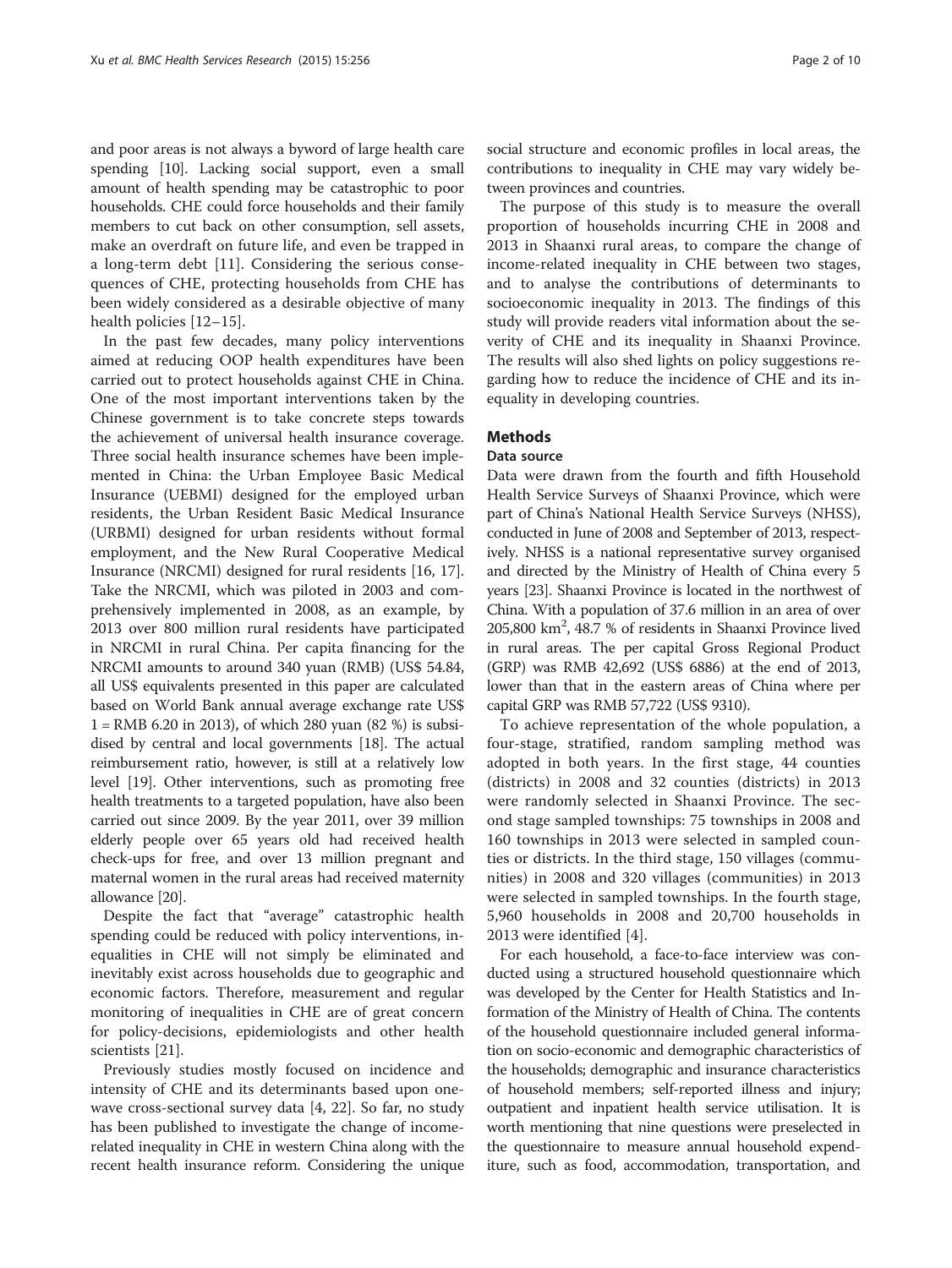OOP health expenditure. The recall period for household expenditure questions was one year prior to the surveys [[24](#page-9-0)]. An adult who was fully aware of the household income and expenditure information was eligible to respond in this section. Information about infants and young children was collected through their parents or guardians. Missing households which were not available after 3 contacts were substituted by alternative households based on predefined protocol.

Considerable quality assurance measures were implemented during the process of data collection. Survey supervisors revisited 5 % of the sampled households to check the accuracy of data recorded by interviewers. In this process, 14 key questions were asked again to check the consistency of the information recorded. The consistency rates of the key questions recorded between the first and second visits was over 95 %. The Myer's Blended index was 1.67 in 2008 and 1.62 in 2013, indicating that in both years there was no significant difference between the sampled age distribution and the overall age distribution of Shaanxi Province (i.e. non-existence of age preference in the survey) [[25\]](#page-9-0).

Data collected from rural areas were used in this study, including 3,239 households in 2008 and 13,200 households in 2013. After data cleaning (i.e. excluding households with logic error answers and/or with key variables missing), 3,217 households in 2008 and 13,085 households in 2013 were adopted for empirical analysis.

#### Ethical considerations

The Ethics Committee of Xi'an Jiaotong University Health Science Center approved this study (approval number 2014–204), which conformed to the ethics guidelines of the Declaration of Helsinki. Informed consent was obtained by surveyors prior to data collection.

#### Statistical analysis

## Catastrophic health care expenditure

Although there is no consensus on defining CHE, it is widely agreed that CHE should be measured in relation to a household's capacity to pay (CTP) [[10\]](#page-9-0). CTP is defined as non-subsistence expenditure, which calculated as total household expenditure minus spending on basic necessities. Generally we use the households' average food expenditure in the 45<sup>th</sup> to 55<sup>th</sup> percentile adjusted for the household scale as a proxy measure for basic necessities [\[26](#page-9-0)]. Referring to several WHO studies, we set the catastrophic threshold at 40 % of the household's CTP [[9](#page-9-0)]. In this study, we used OOP as a numerator and CTP as the denominator to calculate the CHE incurrence. OOP includes all types of direct health-related expenditures made by households, primarily for the purchase of medications (including self-medication), payments for outpatient and/or inpatient care, preventive

care, maternal and child health services. A binary variable was defined indicating whether the household incurred CHE or not.

#### Methods to measure CHE inequality

Concentration index, which is one of the most widely accepted methods of defining health inequalities, was employed to measure the extent of socioeconomic inequality in CHE. It is defined as twice the area between the concentration curve and the line of equality [\[27](#page-9-0), [28](#page-9-0)]. The concentration index lies in the interval [−1, 1] [\[29](#page-9-0)]. Its positive value indicates that a variable is more concentrated among the advantaged, and vice versa. The larger the absolute value of concentration index, the greater the inequality in CHE [\[30\]](#page-9-0). The formula for computing the concentration index is:

$$
C = \frac{2}{\mu} cov(y_i, R_i)
$$
 (1)

Where C stands for concentration index,  $y_i$  is CHE index,  $\mu$  is the mean of CHE index, and  $R_i$  is the fractional rank of household in the income distribution.

#### Decomposition methods

Inequality can be further explained by decomposing the concentration index into its determining components. Decomposition methods can enable researchers to quantify each determinant's true contribution to measured income-related inequality with the controlling of other determinants. When health outcome is continuous, OLS regression is widely used to decompose the concentration index into the contributions of different factors [[31\]](#page-9-0). The formula for the concentration index decomposition using OLS regression can be written as follows:

$$
y_i = \alpha + \sum_k \beta_k x_{k_i} + \varepsilon_i \tag{2}
$$

where  $ε$  is an error term. The concentration index for y(C) can also be written as:

$$
C = \sum_{k} (\beta_k \bar{x}_k / \mu) C_k + G C_{\varepsilon} / \mu \tag{3}
$$

Where  $\mu$  is the mean of the dependent variable,  $\bar{x}_k$  is the mean of independent variable  $x_k$ ,  $C_k$  is the concentration index for  $x_k$ , and  $GC_\varepsilon$  is the generalised concentration index for the error term.  $\beta_k \bar{x}_k$  is the elasticity of the dependent variable on the corresponding independent variable. We can see from Equation 3 that the overall inequality has two components: "explained" component captured by the first term and residual or "unexplained" component captured by the last term [[32](#page-9-0), [33](#page-9-0)]. However, the OLS regression based estimation fails to deal with cases where the health outcome is binary [\[19](#page-9-0)]. To tackle the disadvantage, Hosseinpoor et al. modified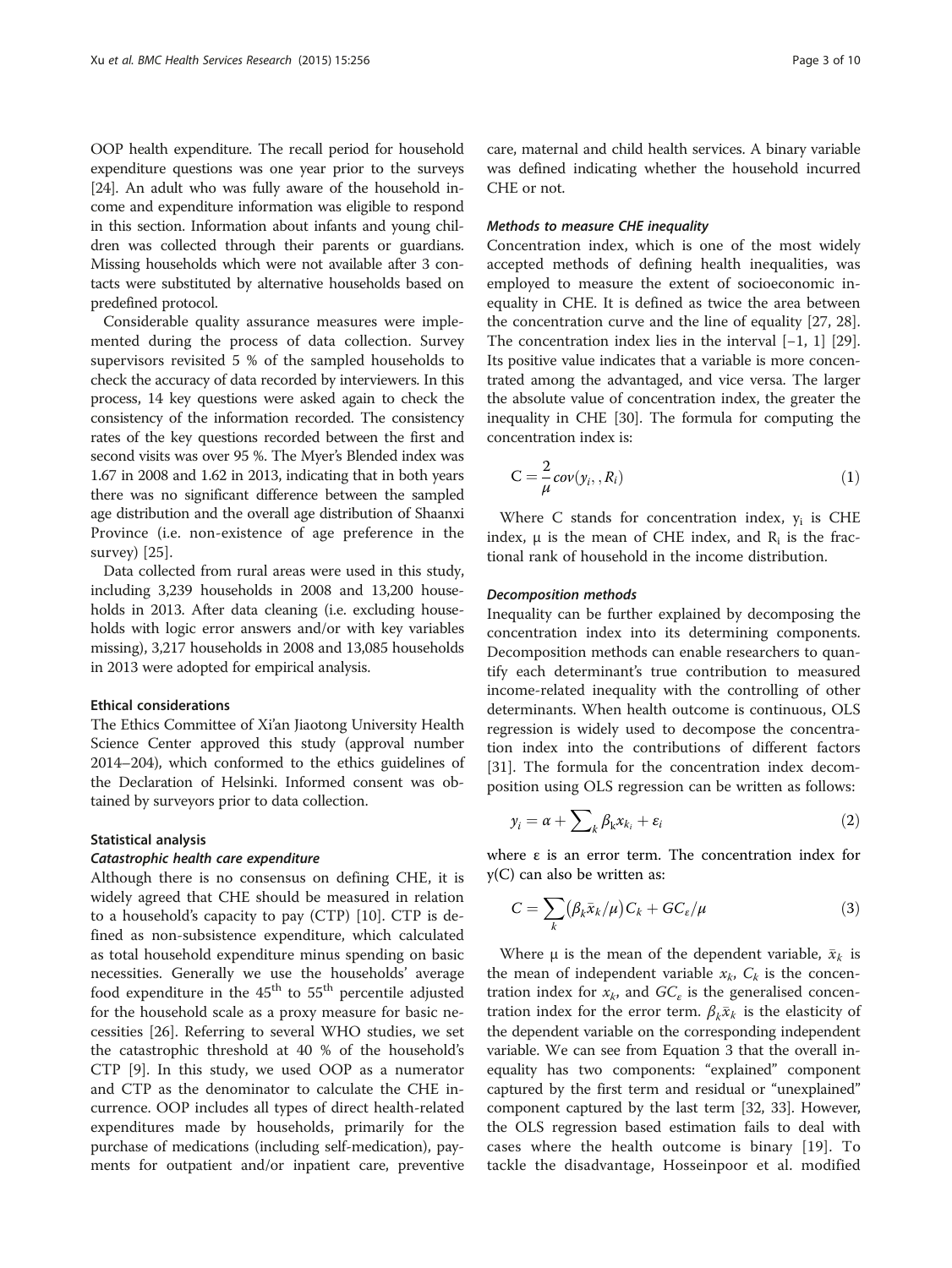this approach to deal with binary outcomes in 2006 [[20](#page-9-0)]. The extension for the decomposition method provides us an opportunity for further analysis on unraveling and quantifying each determinant contribution to socioeconomic inequality in CHE. Following Hosseinpoor et al., we used a non-linear logit model instead of OLS regression to conduct the decomposition analysis. As the logit model is essentially non-linear in the probability of incurring CHE, the natural logarithm of the odds of CHE was used as the dependent variable (rather than actual CHE) for decomposition [\[34](#page-9-0)].

$$
Ln(odds_{CHE}) = \alpha_i + \sum \beta_i x_i + \varepsilon_i \tag{4}
$$

All of the analyses were performed in STATA software version 10.0.

## Independent variables

With reference to previous studies, four groups of factors, which may be associated with the CHE were used in this study. Firstly, demographic characteristics include five variables: having elderly members, having children in the household, household size, household head's gender and educational achievement. Having elderly members is a dummy variable indicating whether there were members in the household 65 years or older. Having children in the household is a dummy variable indicating whether there were members in the household below 5 years old. The second group, illness and treatment history, includes three dummy variables: having chronic disease members (i.e. whether any household member had doctor-diagnosed chronic diseases in the past six months), inpatient service usage (i.e. whether any household member used inpatient services in the past year) and outpatient service usage (i.e. whether any household member used outpatient services in the past two weeks). Thirdly, health insurance characteristics include two dummy variables: absence of social health insurance and absence of commercial health insurance. Lastly, household economic status is measured by annual self-reported household expenditure in our study. Both self-reported household expenditure and household income data are available in the NHSS data; however, it is suggested that for developing countries expenditure data is a better proxy of household economic status than income data since the latter is likely to be under-reported [\[35](#page-9-0)]. Households were ranked according to per-capital household expenditure and grouped into five quintiles.

## Results

## Descriptive analysis

Table [1](#page-4-0) shows the summary statistics for independent variables. In 2013, 21.64 % of household heads were female, and 16.85 % of them were illiterate. From 2008 to 2013, the percentage of households having 1–2 household members rose rapidly from 36.21 % to 51.69 %, in line with the demographic changes in Shaanxi rural areas. The percentage of households with all members covered by social health insurance increased sharply from 88.13 % to 97.47 %; households with chronic disease members rose from 32.73 % to 40.89 %. In the year 2013, 21.40 % of households used inpatient health services, while this proportion was just 13.99 % in 2008.

#### Catastrophic health care expenditure

Table [2](#page-5-0) displays the average household OOP health expenditure, average household CTP, and the proportion of households with CHE. In the year 2013, the average OOP expenditure was RMB 3052.88 (US\$ 492.40) and the average household CTP was RMB 16567.24 (US\$ 2672.14). The poorest households had the highest proportion of CHE occurrence compared to other quintiles. In the year 2008, not only the poorest households but also the richest households had a high proportion of CHE incurrence. The overall proportion of households incurring CHE dropped from 17.19 % in 2008 to 15.83 % in 2013, with a statistically significant difference at the level of  $\alpha$  = 0.10  $(\chi^2 = 3.509, P = 0.061)$ .

#### Associations between CHE and its determinants

Table [3](#page-6-0) shows the results of estimated odds ratios and corresponding 95 % confidence intervals (CIs) in the logit regression models. As expected, most variables increased the risk of incurring CHE. Households with elderly members over 65 years old increased the odds of incurring CHE 1.59 times in 2008, and 1.57 times in 2013. Households with 1–2 members were 3.04 times in 2008, and 3.68 times in 2013, more likely to suffer from CHE than households with more than 5 members. Having chronic disease members were 2.48 times in 2008, and 1.77 times in 2013, more likely to face CHE compared to households without chronic disease members. Inpatient health service usage increased the odds of suffering CHE 5.88 times in 2008, and 3.69 times in 2013. Absence of commercial health insurance increased the odds of facing CHE 1.50 times in 2008 and 1.51 times in 2013, respectively. The poorest households had the highest odds of incurring CHE in 2013 (OR: 2.25, 95 % CI: 1.90-2.65). There was no statistically significant association between having children below 5 years old and incurring CHE in both years.

#### Socioeconomic inequality in CHE

Figure [1](#page-6-0) presents the concentration curves in the years 2008 and 2013. Both concentration curves lay above the 45° line (the line of equality), indicating that the incurring CHE was more concentrated among the poor. From 2008 to 2013, the concentration index in CHE increased substantially from −0.09 (95 % CI: −0.137 to −0.048) to −0.20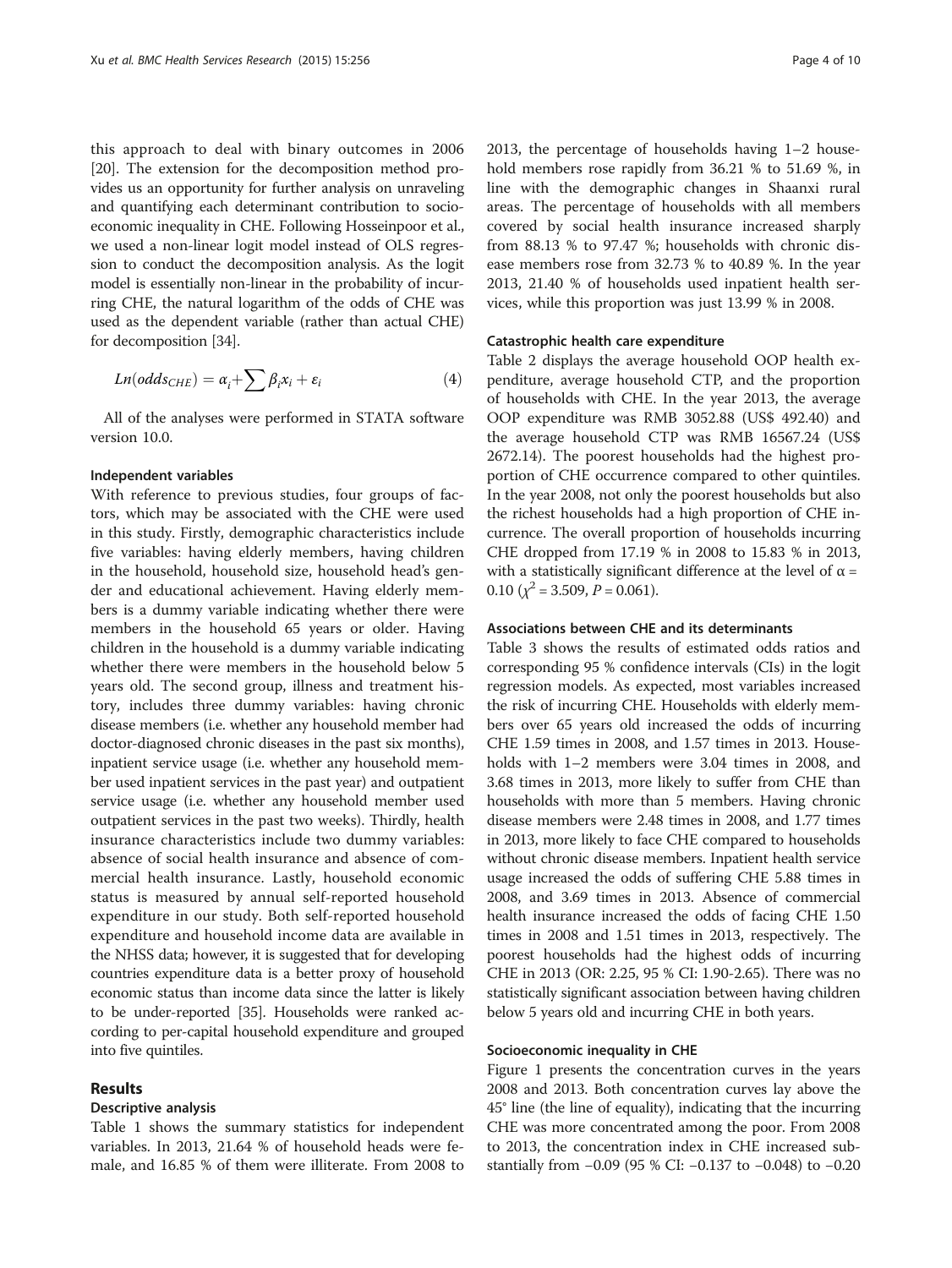<span id="page-4-0"></span>

| Variables                                | Description                                                                                  | 2008        | 2013         |
|------------------------------------------|----------------------------------------------------------------------------------------------|-------------|--------------|
|                                          |                                                                                              | $N = 3217$  | $N = 13085$  |
|                                          |                                                                                              | $N(\% )$    | $N(\%)$      |
| Having elderly members                   |                                                                                              |             |              |
| $No*$                                    | 1 if all household members below 65 years old, 0 otherwise.                                  | 2431(75.57) | 9498(72.59)  |
| Yes                                      | 1 if household having members over 65 years old, 0 otherwise                                 | 786(24.43)  | 3587(27.41)  |
| Having children in the household         |                                                                                              |             |              |
| $No*$                                    | 1 if all household members over 5 years old, 0 otherwise.                                    | 2645(82.22) | 10972(83.85) |
| Yes                                      | 1 if household having members below 5 years old, 0 otherwise                                 | 572(17.78)  | 2113(16.15)  |
| Household size                           |                                                                                              |             |              |
| 1-2 members                              | 1 if 1-2 household members, 0 otherwise                                                      | 1165(36.21) | 6764(51.69)  |
| 3-4 members                              | 1 if 3-4 household members, 0 otherwise                                                      | 1452(45.14) | 4909(37.52)  |
| ≥5 members*                              | 1 if more than 5 household members, 0 otherwise.                                             | 600(18.65)  | 1412(10.79)  |
| Having chronic disease members           |                                                                                              |             |              |
| $No*$                                    | 1 if no household members having doctor-diagnosed chronic<br>diseases, 0 otherwise.          | 2164(67.27) | 7734(59.11)  |
| Yes                                      | 1 if having household members having doctor-diagnosed chronic<br>diseases, 0 otherwise       | 1053(32.73) | 5351(40.89)  |
| Household head's gender                  |                                                                                              |             |              |
| Female*                                  | 1 if the head of household was female, 0 otherwise.                                          | 556(17.28)  | 2832(21.64)  |
| Male                                     | 1 if the head of household was male, 0 otherwise                                             | 2661(82.72) | 10253(78.36) |
| Household head's educational achievement |                                                                                              |             |              |
| <b>Illiteracy</b>                        | 1 if the head of household was illiteracy, 0 otherwise                                       | 618(19.21)  | 2205(16.85)  |
| Elementary                               | 1 if household head graduating from elementary school, 0<br>otherwise                        | 1052(32.70) | 4262(32.57)  |
| Middle school                            | 1 if household head graduating from middle school, 0 otherwise                               | 1285(39.95) | 5336(40.78)  |
| High school and above*                   | 1 if household head graduating from high school or university, 0<br>otherwise.               | 262(8.14)   | 1282(9.80)   |
| Inpatient service usage                  |                                                                                              |             |              |
| $No*$                                    | 1 if no household members used outpatient services in the last<br>two weeks, 0 otherwise.    | 2767(86.01) | 10285(78.60) |
| Yes                                      | 1 if having household members used outpatient services in the<br>last two weeks, 0 otherwise | 450(13.99)  | 2800(21.40)  |
| Outpatient service usage                 |                                                                                              |             |              |
| $No*$                                    | 1 if no household members used inpatient services in the last year,<br>0 otherwise.          | 2679(83.28) | 10605(81.05) |
| Yes                                      | 1 if household members used inpatient services in the last year, 0<br>otherwise              | 538(16.72)  | 2480(18.95)  |
| Absence of social health insurance       |                                                                                              |             |              |
| $No*$                                    | 1 if all household members covered by social health insurance, 0<br>otherwise.               | 2835(88.13) | 12754(97.47) |
| Yes                                      | 1 if having household members not covered by social health<br>insurance, 0 otherwise         | 382(11.87)  | 331(2.53)    |
| Absence of commercial health insurance   |                                                                                              |             |              |
| $No*$                                    | 1 if having household members covered by commercial health<br>insurance, 0 otherwise.        | 463(14.39)  | 1253(9.58)   |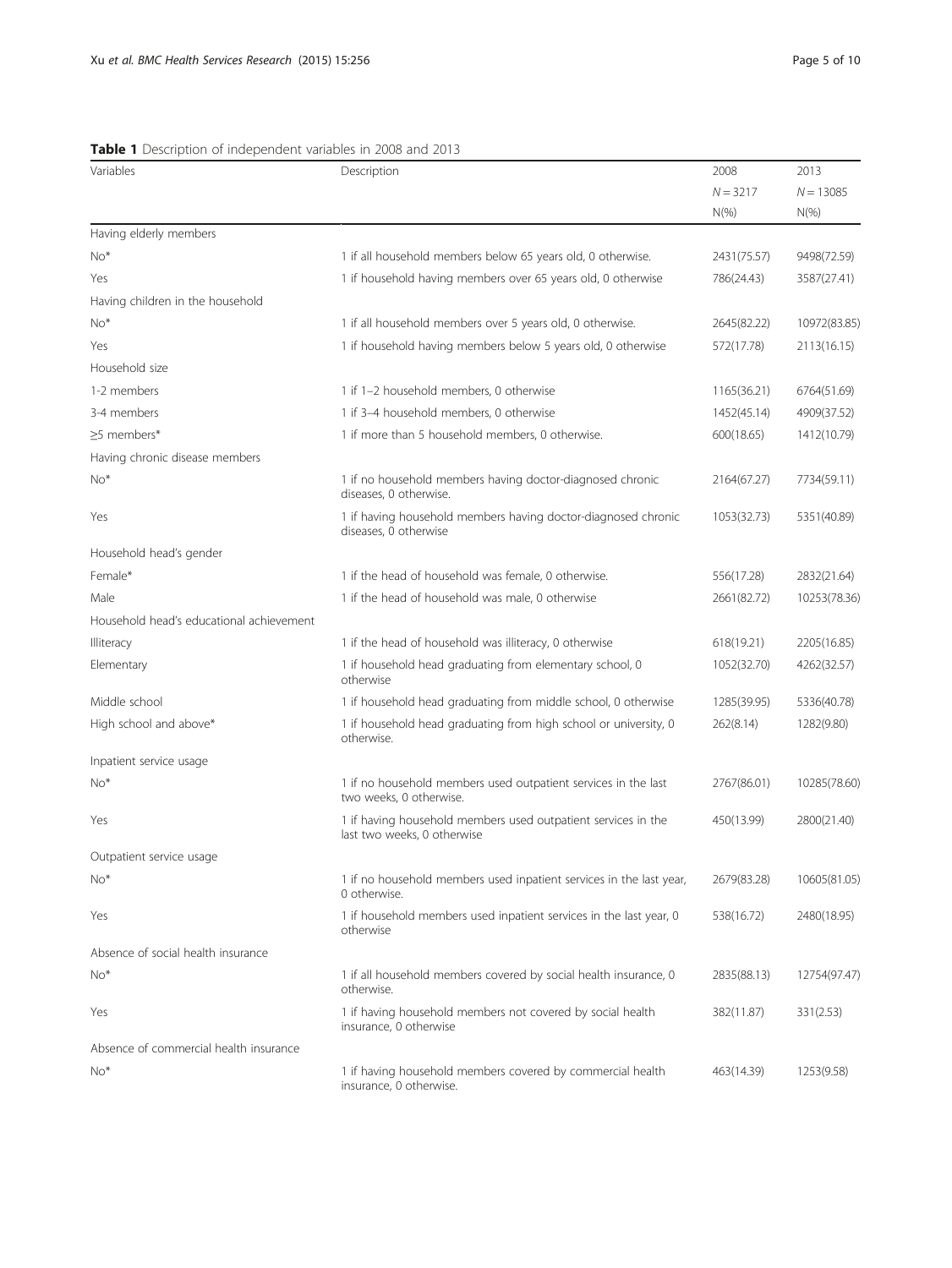<span id="page-5-0"></span>

|  |  | Table 1 Description of independent variables in 2008 and 2013 (Continued) |  |  |  |  |
|--|--|---------------------------------------------------------------------------|--|--|--|--|
|--|--|---------------------------------------------------------------------------|--|--|--|--|

| Yes                    | 1 if all household members not covered by commercial health<br>insurance, 0 otherwise | 2754(85.61) | 11832(90.42) |
|------------------------|---------------------------------------------------------------------------------------|-------------|--------------|
| Economic status        |                                                                                       |             |              |
| Quintile 1 (poorest)   | 1 if the 20 % low income households, 0 otherwise                                      | 645(20.05)  | 2617(20.00)  |
| Quintile 2 (poorer)    | 1 if the 20 % low middle income households, 0 otherwise                               | 643(19.99)  | 2626(20.07)  |
| Quintile 3 (middle)    | 1 if the 20 % middle income households, 0 otherwise                                   | 640(19.89)  | 2654(20.28)  |
| Quintile 4 (richer)    | 1 if the 20 % high middle income households, 0 otherwise                              | 636(19.77)  | 2581(19.73)  |
| Quintile 5 (richest)*  | 1 if the 20 % high income households, 0 otherwise.                                    | 653(20.30)  | 2607(19.92)  |
| $*$ Defense as ensured |                                                                                       |             |              |

Reference groups

(95 % CI: −0.226 to −0.178). Negative concentration indices in both years demonstrate that households with low economic status had a higher probability of incurring CHE than the rich in Shaanxi rural areas. Dominance testing results for concentration curves indicated that there was statistically significant dominance between curves in 2008 and 2013.

## Decomposition of socioeconomic-related inequality

By decomposing the concentration index of the Ln odds  $_{\text{CHE}}$ , the socioeconomic-related inequalities were decomposed into relative contributions of each determinant. Table [4](#page-7-0) presents summary results of decomposition in 2013. The second column shows the elasticity of Ln odds <sub>CHE</sub> with respect to each determinant. The third column shows the concentration index for each determinant. The fourth column shows the pure contributions of determinants to the socioeconomic inequality in Ln odds  $_{\text{CHE}}$ .

A negative concentration index of determinant variables, such as having elderly members in household and absence of commercial health insurance, means that these variables are more concentrated among the worse off, and vice versa.

The positive value of contribution means that this variable contributes to pro-rich inequality [[33](#page-9-0)]. Similarly, a negative contribution means this relative variable reduces pro-rich inequality. The findings indicated that having elderly members and absence of commercial health insurance increased pro-rich inequality, whereas having chronic disease members, inpatient and outpatient health service usage, and absence of social health insurance reduced the pro-rich inequality, favouring the poor.

Quantifying the corresponding contributions expressed as a percentage of each determinant in 2013, most of the socioeconomic inequality in CHE was attributable to household economic status (48.79 %) and household size (44.11 %).

## **Discussion**

In the study, we estimated the overall proportion of households incurred CHE between 2008 and 2013 in Shaanxi Province with a conservative method. Firstly, we used a high threshold to define the occurrence of CHE. Secondly, indirect expenditure for seeking health services, such as transportation, food, accommodation, lost earnings due to illness, was not included in health expenditure [[9](#page-9-0)]. This conservative estimation method may lead to underestimating the financial consequences of household health expenditures [[9, 36](#page-9-0)]. Even though a conservative method was used to measure CHE, the proportion of households incurring CHE in Shaanxi Province was still considerably high in both years. This proportion was not only higher than that in most rural areas of other provinces in China, but also higher than that in most developing countries [[4](#page-9-0), [9](#page-9-0), [37](#page-9-0), [38](#page-9-0)]. Several potential factors could be responsible for this phenomenon. Firstly, despite the fact that Shaanxi Province has achieved close to universal

Table 2 Number and proportion of households that incurred CHE

| Economic status      | 2008                                            |                                        |                              | 2013                                            |                                        |                              |
|----------------------|-------------------------------------------------|----------------------------------------|------------------------------|-------------------------------------------------|----------------------------------------|------------------------------|
|                      | Average OOP<br>health expenditure<br>(yuan RMB) | Average<br>household CTP<br>(yuan RMB) | No.(%) household<br>with CHF | Average OOP<br>health expenditure<br>(yuan RMB) | Average<br>household CTP<br>(yuan RMB) | No.(%) household<br>with CHE |
| Quintile 1 (poorest) | 626.03                                          | 2747.05                                | 117(18.14)                   | 1337.06                                         | 5530.64                                | 585(22.35)                   |
| Quintile 2 (poorer)  | 1010.58                                         | 4242.29                                | 124(19.28)                   | 1994.95                                         | 9555.12                                | 413(15.73)                   |
| Quintile 3 (middle)  | 1178.50                                         | 5484.92                                | 97(15.16)                    | 2713.22                                         | 13914.49                               | 393(14.81)                   |
| Quintile 4 (richer)  | 1650.81                                         | 7749.65                                | 96(15.09)                    | 3467.41                                         | 19171.17                               | 345(13.37)                   |
| Quintile 5 (richest) | 3647.62                                         | 13561.46                               | 119(18.22)                   | 5776.32                                         | 34831.99                               | 336(12.89)                   |
| Total                | 1620.54                                         | 6745.79                                | 553(17.19)                   | 3052.88                                         | 16567.24                               | 2072(15.83)                  |

OOP, out-of-pocket; CHE, catastrophic health care expenditure; CTP, capacity to pay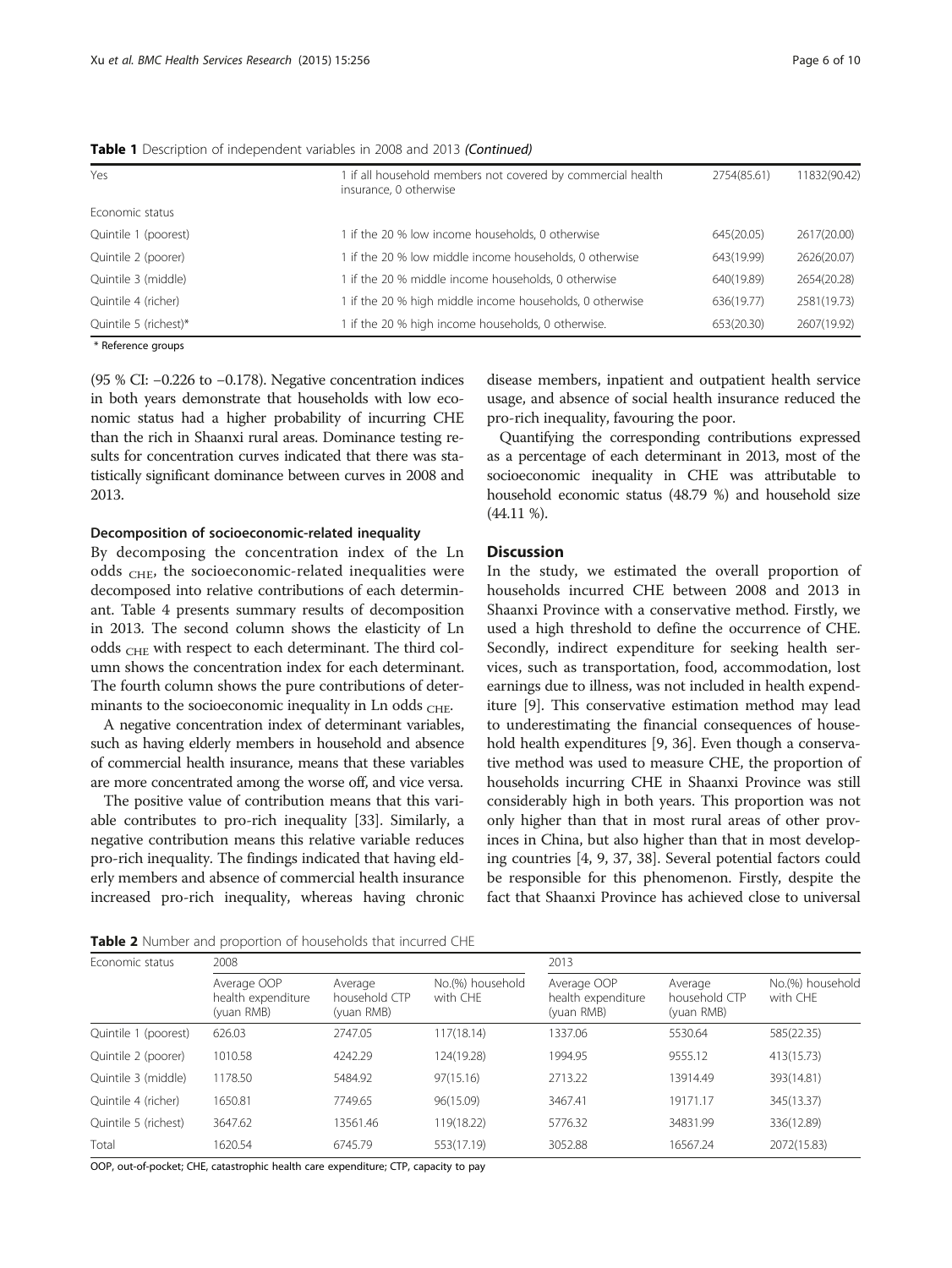<span id="page-6-0"></span>Table 3 Adjusted associations between CHE and its determinants

| Variables                                | 2008      |                 | 2013      |                 |
|------------------------------------------|-----------|-----------------|-----------|-----------------|
|                                          | OR        | 95 % CI         | <b>OR</b> | 95 % CI         |
| Having elderly members                   | $1.59***$ | $(1.25 - 2.02)$ | $1.57***$ | $(1.40 - 1.76)$ |
| Having children in the household         | 1.02      | $(0.73 - 1.41)$ | 1.03      | $(0.86 - 1.24)$ |
| Household size                           |           |                 |           |                 |
| 1-2 members                              | $3.04***$ | $(2.12 - 4.36)$ | $3.68***$ | $(2.97 - 4.55)$ |
| 3-4 members                              | 1.26      | $(0.90 - 1.75)$ | $1.45***$ | $(1.18 - 1.77)$ |
| Male household head                      | 1.15      | $(0.87 - 1.52)$ | $1.14*$   | $(1.00 - 1.30)$ |
| Household head's educational achievement |           |                 |           |                 |
| Illiteracy                               | $2.20**$  | $(1.36 - 3.56)$ | $2.18***$ | $(1.74 - 2.71)$ |
| Elementary                               | 1.50      | $(0.95 - 2.38)$ | $1.58***$ | $(1.28 - 1.94)$ |
| Middle school                            | 1.15      | $(0.73 - 1.83)$ | 1.10      | $(0.90 - 1.36)$ |
| Having chronic disease members           | $2.48***$ | $(2.00 - 3.08)$ | $1.77***$ | $(1.58 - 1.97)$ |
| Inpatient service usage                  | $5.88***$ | $(4.50 - 7.69)$ | $3.69***$ | $(3.29 - 4.13)$ |
| Outpatient service usage                 | $1.30*$   | $(1.01 - 1.71)$ | $1.26***$ | $(1.11 - 1.42)$ |
| Absence of basic health insurance        | $1.28*$   | $(1.02 - 1.55)$ | $1.38***$ | $(1.21 - 1.59)$ |
| Absence of commercial health insurance   | $1.50*$   | $(1.04 - 2.17)$ | $1.51***$ | $(1.21 - 1.87)$ |
| Economic status                          |           |                 |           |                 |
| Quintile 1 (poorest)                     | 1.15      | $(0.81 - 1.63)$ | $2.25***$ | $(1.90 - 2.65)$ |
| Quintile 2 (poorer)                      | $1.37*$   | $(1.01 - 1.90)$ | $1.50***$ | $(1.26 - 1.78)$ |
| Quintile 3 (middle)                      | 0.91      | $(0.65 - 1.27)$ | $1.44***$ | $(1.21 - 1.71)$ |
| Quintile 4 (richer)                      | 0.87      | $(0.63 - 1.22)$ | $1.20*$   | $(1.01 - 1.42)$ |
| Observations                             | 3217      |                 | 13085     |                 |
| LR chi2(17)                              | 438.29    |                 | 1548.88   |                 |
| P                                        | < 0.001   |                 | < 0.001   |                 |
| Pseudo R <sup>2</sup>                    | 0.158     |                 | 0.136     |                 |

 $*P < 0.05; **P < 0.01$ 



health insurance coverage, actual reimbursement ratio for NRCMI designed for rural residents is still at a low level. A high proportion of OOP in the total health expenditure remains a cause of households facing CHE. Secondly, health service access and use is also a very important determinant resulting in CHE. Economic growth generates higher demand for expanded health care provisions. In Shaanxi Province, the outpatient visits ratios within two weeks rose from 11.18 % in 2008 to 12.55 % in 2013, and the annual hospitalisation rate jumped from 5.39 % in 2008 to 10.06 % in 2013 (Yongjian Xu, Yanli Li, Sha Lai, unpublished observations). Increasing usage of health services and the lag of social institution's development have a potential effect of putting households into economic catastrophe [\[9\]](#page-9-0). Thirdly, the long-term split of basic health insurance schemes designed for different target populations—urban and rural, formal and informal—and the financial risk management at county or city-level, lead to the deficiencies of the risk pooling capabilities. Risk pooling shares medical costs with different profiles to prevent households from catastrophic expenditure due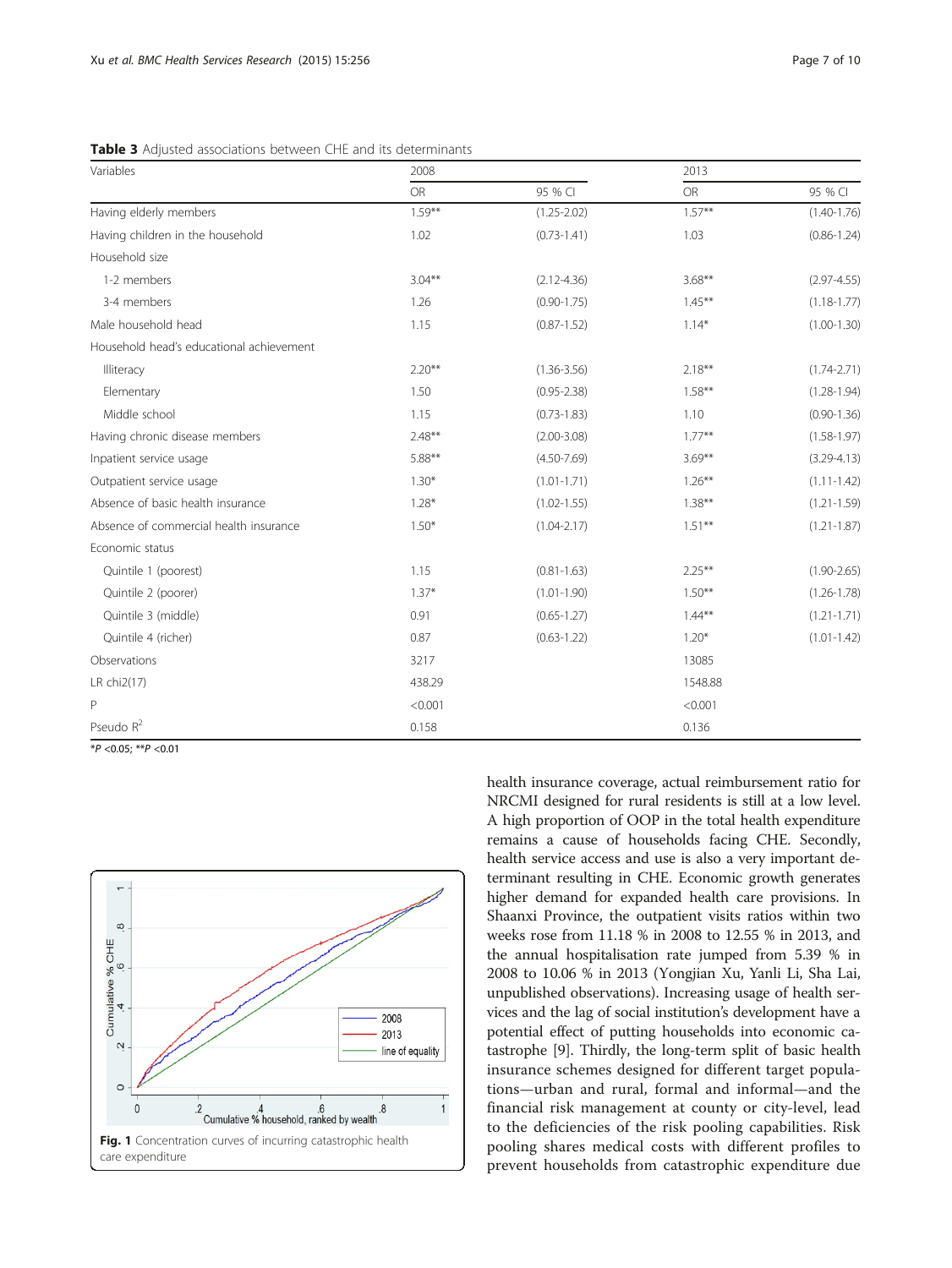|                                          | Elasticity | Concentration index (C) | Contribution to C | Contribution to $\subset$ (%) |
|------------------------------------------|------------|-------------------------|-------------------|-------------------------------|
| Having elderly members                   | $-0.062$   | $-0.116$                | 0.007             | 6.17                          |
| Household size                           |            |                         |                   | 44.11                         |
| 1-2 family members                       | $-0.338$   | $-0.186$                | 0.063             |                               |
| 3-4 family members                       | $-0.069$   | 0.160                   | $-0.011$          |                               |
| Male household head                      | $-0.051$   | 0.008                   | 0.000             | $-0.35$                       |
| Household head's educational achievement |            |                         |                   | 16.93                         |
| Illiteracy                               | $-0.064$   | $-0.256$                | 0.016             |                               |
| Elementary                               | $-0.075$   | $-0.074$                | 0.006             |                               |
| Middle school                            | $-0.020$   | 0.107                   | $-0.002$          |                               |
| Having chronic disease members           | $-0.118$   | 0.021                   | $-0.003$          | $-2.14$                       |
| Inpatient service usage                  | $-0.142$   | 0.136                   | $-0.019$          | $-16.49$                      |
| Outpatient service usage                 | $-0.022$   | 0.085                   | $-0.002$          | $-1.61$                       |
| Absence of social health insurance       | $-0.003$   | 0.169                   | $-0.001$          | $-0.49$                       |
| Absence of commercial health insurance   | $-0.188$   | $-0.031$                | 0.006             | 4.96                          |
| Economic status                          |            |                         |                   | 48.79                         |
| Quintile 1 (poorest)                     | $-0.082$   | $-0.638$                | 0.053             |                               |
| Quintile 2 (poorer)                      | $-0.041$   | $-0.263$                | 0.011             |                               |
| Quintile 3 (middle)                      | $-0.037$   | 0.033                   | $-0.001$          |                               |
| Quintile 4 (richer)                      | $-0.018$   | 0.266                   | $-0.005$          |                               |
| C of Ln odds CHE                         | 0.118      |                         |                   |                               |
| Mean of Ln odds CHE                      | $-1.968$   |                         |                   |                               |
| Observations                             | 13085      |                         |                   |                               |

<span id="page-7-0"></span>Table 4 Decomposition analysis of concentration index in CHE in 2013

to unexpected diseases, and enables cross-subsidies from the advantaged to the disadvantaged [[39\]](#page-9-0). A fourth issue contributing to CHE is that the continuing shrinkage of household size reduces the household's anti-risk ability to cope with catastrophic payments.

This study emphasised some key factors as determinants of catastrophic health care expenditure. Most were similarly reported in related studies [[40, 41\]](#page-9-0). As we expected, a lower economic status played an important role in increasing the risk of incurring CHE in 2013. However our study found that poorest households showed no statistically significant association with CHE in 2008. One possible explanation is that the poorest households forgo their needed health care due to high health care–related cost. Our unpublished analyses, using the same data, found that in 2008, 36.08 % members in poorest households refused inpatient treatment in the past year, whilst 53.50 % members in these households suffering from illness and injury in the past two weeks chose not to seek medical treatment. Consistent with most previous studies in China, our findings showed that absence of social health insurance increased the risk of households incurring CHE in the rural areas of Shaanxi Province [\[41\]](#page-9-0). In addition to household economic status and absence of social health insurance, having elderly members, inpatient

and outpatient health services usage, and lack of commercial health insurance were also key determinants of CHE. From 2008 to 2013, the percentage of households having a male head dropped from 82.71 % to 78.36 %, and our study found that the male household head increased the risk of households incurring CHE in 2013, but there was no significant association in 2008. Further studies are needed to explore the reasons. Unlike previous studies conducted in other countries, our study showed that there was no statistical association between CHE and households with a child or children below 5 years old in both years [[40\]](#page-9-0). One of the potential reasons is that an expanded program of immunisation for children, promoted in Shaanxi Province, has successfully prevented and controlled outbreak and spread of many childhood infectious diseases which may make households face large health expenditures [\[42](#page-9-0)]. A small household with more inpatient treatments, having elderly members, lack of health insurance and illiteracy of the household head, had the higher risk of incurring CHE. Therefore, policy interventions aimed at reducing the probability of household incurring CHE should primarily consider the needs of vulnerable households.

The issue of CHE will not simply be solved with an increasing trend of income. Local health systems should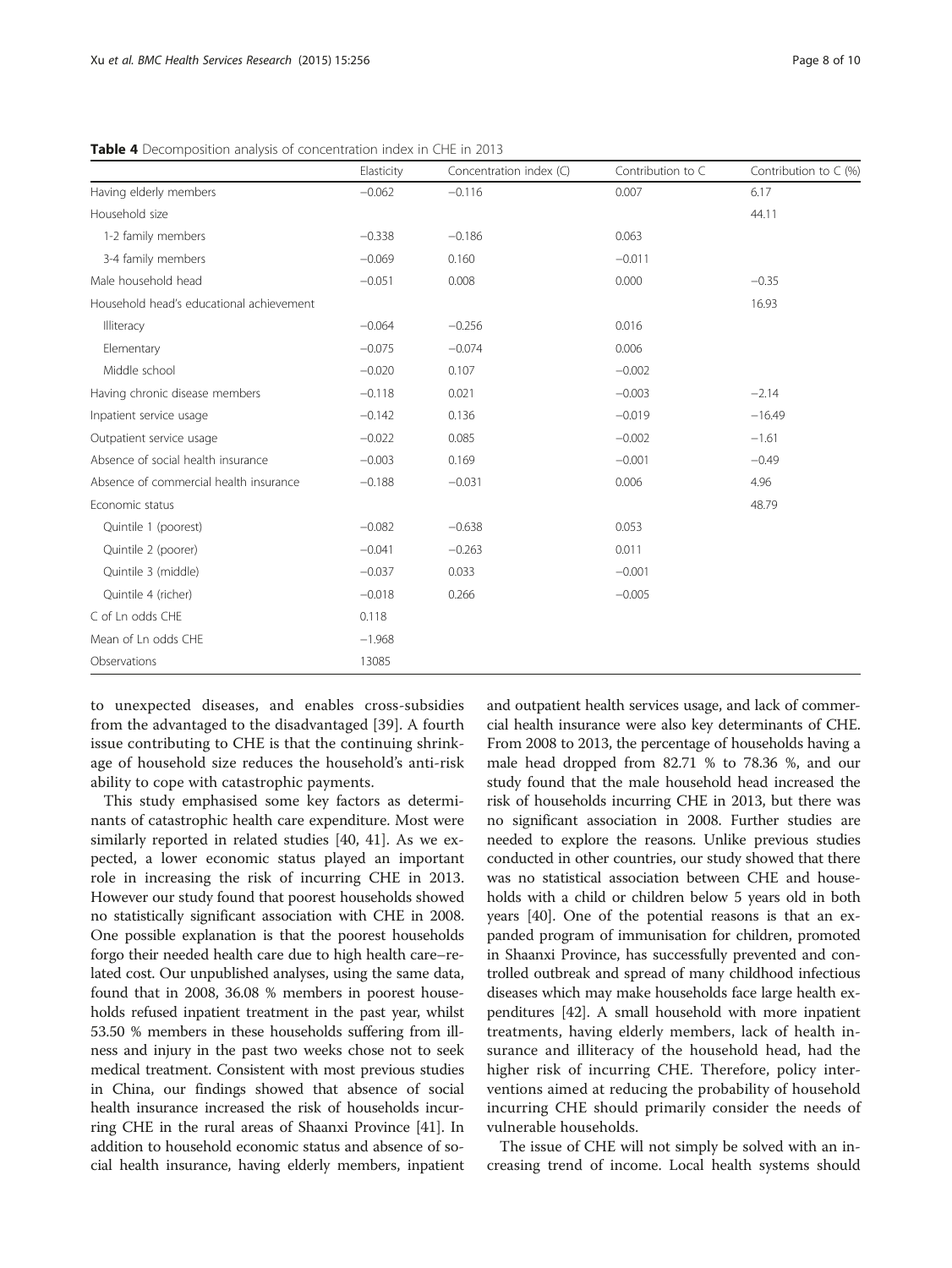be improved in several aspects to protect households from CHE. One key approach reducing economic catastrophe is to establish pre-payment mechanisms and move away from post-payment mechanisms in basic health insurance systems [[10](#page-9-0)]. Another approach is to enhance the actual reimbursement ratio of basic insurance (or reduce OOP payment ratios). A third, developing financial risk pooling should be placed on the agenda. In the present circumstances, an incremental approach, which starts with different pools designed for target populations and combines them over time, is a feasible way to risk pooling used by policy-decisions [\[39\]](#page-9-0).

From 2008 to 2013, local health systems were mainly dedicated to protecting households against catastrophic payments and eliminating access barriers to needed health care by carrying forward universal health coverage as well as other measures. However, it is worth noting that the inequality in facing CHE significantly increased over these years. Thus, further policy interventions should be taken to reform health systems to address the remaining inequality.

Our study revealed that some determinants, such as absence of commercial health insurance and households having elderly members, showed positive contributions to socioeconomic inequality in CHE, which meant CHE was greater among the poor. Furthermore, our study also indicated that households with chronic disease members had negative contributions, favouring the poor. A potential explanation is that most chronic diseases, such as hypertension, diabetes and coronary artery disease, is more prevalent among the advantaged and associated with a high risk of incurring CHE. Consistent with earlier studies, our study found that the contributions of health service usage variables to the probability of incurring CHE were in a pro-poor direction, reducing socioeconomic inequality in 2013 [[36](#page-9-0), [43](#page-9-0)]. That is because the rich households are relatively more prone to use these services and accessing such services has a higher risk of incurring CHE, while conversely, poor households are less likely to be affected with little use of health services. From the decomposition analysis of concentration index, it is evident that most of the inequality in CHE is explained by household size and household economic status in 2013. Therefore, potential solutions to relieve socioeconomic inequalities should concern the degree of determinants' contribution, and it is helpful to reduce inequalities in CHE by narrowing the gap of household economic status and improving anti-risk capability of small scale households.

There are some limitations in the study. Firstly, all of the demographic, socioeconomic and health services usage information were self-reported. Household health expenditure and health services usage data may be less accurate than medical records. Secondly, the presence of missing data may lead to biased estimates of regression parameters and weaken generalisability of our results.

However, considering less than 1 % data were excluded owing to the missing value, this problem may not be serious. Thirdly, the way we calculated CHE has some limitations. Poor households choosing not to seek health care were excluded from CHE calculations. Also, since the economic status was measured by annual household expenditure, poor households spending catastrophic expenditure on health services increased their CTP and total expenditure, thus these households were categorised into a higher economic status in analyses. Fourthly, there was likely to be recall bias because of a long recall period.

## Conclusions

Even though we used a conservative method to measure CHE, the overall proportion of households incurring CHE is still considerably high compared to other rural areas of China and most developing countries in the world. Furthermore, there exists a strong pro-rich inequality of CHE in the rural areas of Shaanxi Province. Many determinants, such as absence of health insurance, having elderly members and lower economic status, increased the probability of incurring CHE. Lower economic status and small household size were the main determinants contributing to inequality favouring the rich. This study suggests that in Shaanxi Province, which has almost achieved universal health insurance coverage, narrowing the gap of household economic status, establishing prepayment mechanisms in health insurance, strengthening the depth of reimbursement (reducing OOP ratio) and subsidising vulnerable households are helpful for both reducing the probability of incurring CHE and pro-rich inequality in Shaanxi Province.

#### Competing interests

The authors declare that they have no competing interests.

#### Authors' contributions

YX participated in the study design, data analysis and interpretation, and was the primary person responsible for drafting the manuscript. JG contributed to study design, data analysis and reviews. ZZ conceived of the study and participated in data analysis, writing and revision. QX and GC contributed to data analysis and revision. JY and HL participated in drafting the manuscript. YL participated in data management and data analysis. SL participated in revision. All authors read and approved the final manuscript.

#### Acknowledgements

The authors are very grateful to Haiying Ren for editing the manuscript for English. The authors also want to express our gratitude to the China Medical Board (CMB) for financial support (No: GN09-986).

#### Author details

<sup>1</sup>School of Public Health, Health Science Center, Xi'an Jiaotong University P.O Box 86, No. 76 West Yanta Road, Xi'an, Shaanxi 710061, China. <sup>2</sup>School of Public Policy and Administration, Xi'an Jiaotong University, Xi'an, China. School of Biological Sciences and Biotechnology, Murdoch University, Perth, Australia. <sup>4</sup> School of Medicine, Flinders University, Adelaide, Australia.

#### Received: 25 August 2014 Accepted: 29 May 2015 Published online: 03 July 2015